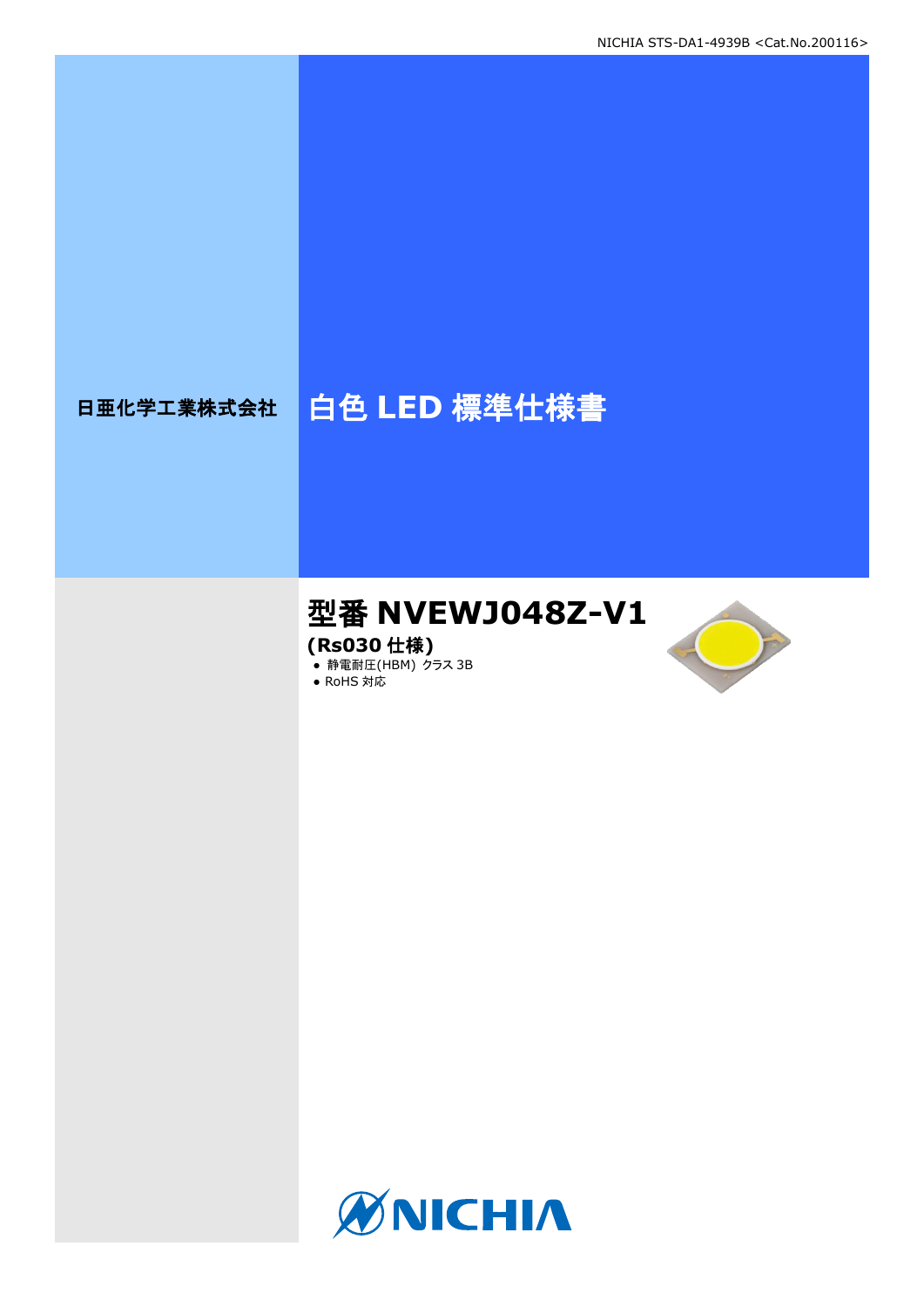### 規格

### (1) 絶対最大定格

| 項目        | 記号                           | 最大定格           | 単位 |
|-----------|------------------------------|----------------|----|
| 順電流       | $\mathrm{I}_\mathrm{F}$      | 3300           | mA |
| パルス順電流    | $I_{\mathsf{FP}}$            | 4950           | mA |
| 静電耐圧(HBM) | V <sub>ESD</sub>             | 8              | kV |
| 逆方向許容電流   | $I_{R}$                      | 85             | mA |
| 許容損失      | $P_D$                        | 168            | W  |
| 動作温度      | ${\mathsf T}_{\textsf{opr}}$ | $-40 \sim 105$ | °C |
| 保存温度      | ${\mathsf T}_{\textsf{stq}}$ | $-40 \sim 100$ | °C |
| ジャンクション温度 |                              | 150            | °C |

\* TJ=25°C での値です。

\* IFP条件は、パルス幅 10ms 以下、デューティー比は 10%以下です。

\* IF、IFPは、ディレーティング特性を参照してください。

\* 静電耐圧(HBM)は ANSI/ESDA/JEDEC JS-001 のクラス 3B です。

 $*$ 動作温度はケース温度(Tc)での値です。

### (2) 特性

|           | 項目         | 記号             | 条件             | 標準     | 最大                       | 単位   |
|-----------|------------|----------------|----------------|--------|--------------------------|------|
| 順電圧       |            | VF             | $I_F = 1800mA$ | 47.0   | $\overline{\phantom{a}}$ |      |
| Rs030 ランク | 光束(色度座標1)  | $\Phi_{\rm v}$ | $I_F = 1800mA$ | 6070   |                          | Im   |
|           | X          |                | $I_F = 1800mA$ | 0.4338 |                          |      |
| 色度座標 1    |            |                | $I_F = 1800mA$ | 0.4030 |                          |      |
| Rs030 ランク | 光束(色度座標 2) | $\Phi_{\rm v}$ | $I_F = 1800mA$ | 7560   |                          | Im   |
|           | X          |                | $I_F = 1800mA$ | 0.3447 | $\overline{\phantom{a}}$ |      |
| 色度座標 2    |            |                | $I_F = 1800mA$ | 0.3553 | ۰                        |      |
| 熱抵抗       |            | $R_{\theta$ JC |                | 0.40   | 0.44                     | °C/W |

\* TJ=25°C での値です。パルス駆動により測定しています。

\* 光学特性は、CIE 127:2007 に準拠した値です。

\* 色度座標は、CIE 1931 色度図に基づくものとします。

\* 熱抵抗 RθJCは、JESD51-1 に準拠した Dynamic 法により測定しています。

 $*$  熱抵抗  $R_{\theta JC}$ は、ダイスから Tc 測定ポイントまでの熱抵抗を表します。

\* 熱抵抗 RθJCは放熱グリスを用いた際の熱抵抗値です。放熱シートを用いた場合、熱抵抗値は顕著に大きくなる可能性があります。

\* 熱抵抗に関する詳細は注意事項(6)熱の発生を参照ください。

**COB** の取り扱い、密着、放熱などの一連のアプリケーションノートは弊社ホームページ「**LED** テクニカルデータ」をご確認ください。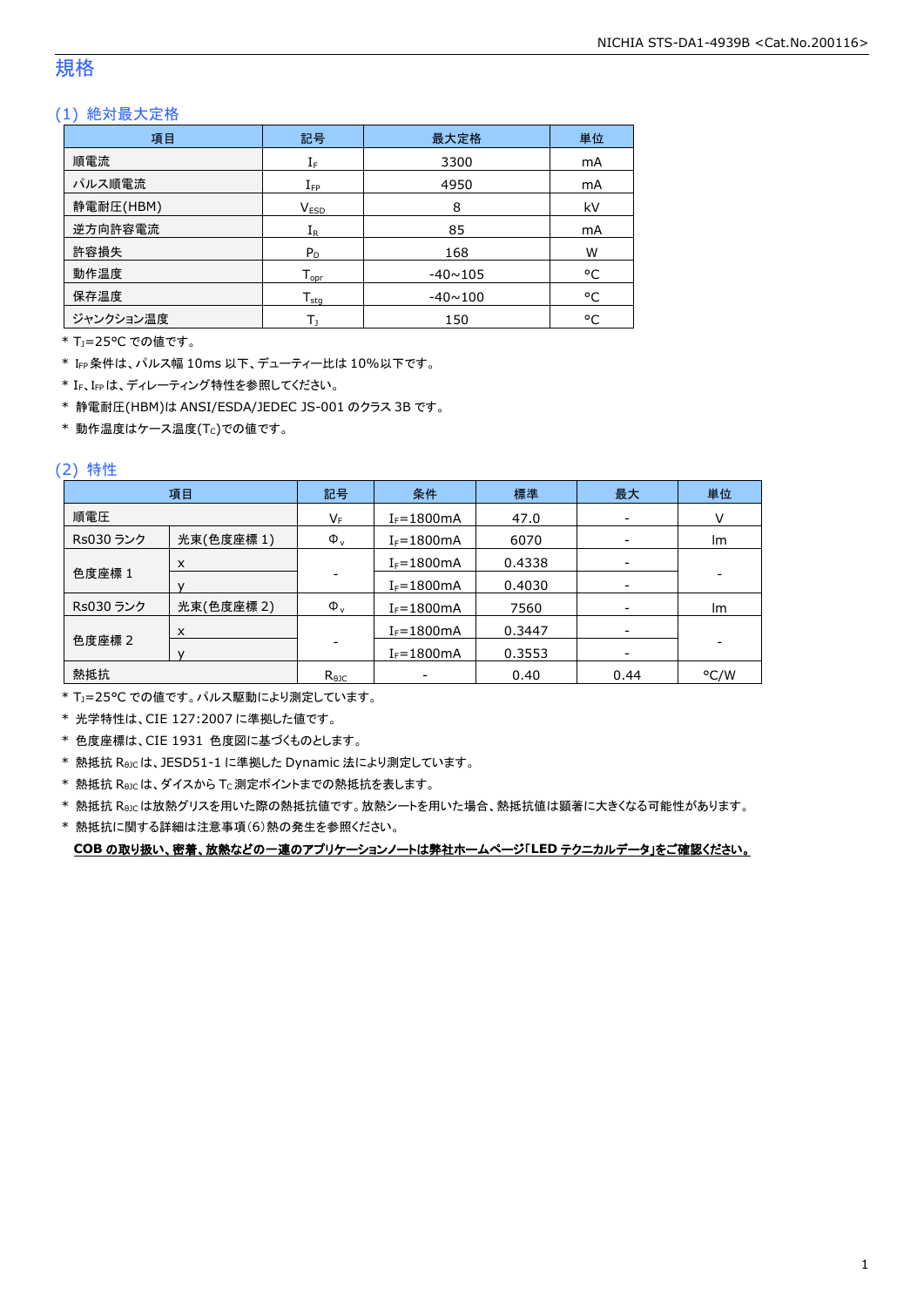## ランク分け

| 項目  | ランク                      |         | 条件             | 最小                       | 最大             | 単位   |      |   |
|-----|--------------------------|---------|----------------|--------------------------|----------------|------|------|---|
| 順電圧 | $\overline{\phantom{a}}$ |         |                |                          | $I_F = 1800mA$ | 44.1 | 51.2 | ٧ |
| 光束  | Q0680                    |         |                | 6800                     | 8320           |      |      |   |
|     | Q0658                    |         |                | 6580                     | 8060           |      |      |   |
|     | Q0618                    |         | $I_F = 1800mA$ | 6180                     | 7560           |      |      |   |
|     | Q0586                    |         |                | 5860                     | 7180           | Im   |      |   |
|     | O0546<br>Q0514           |         |                | 5460                     | 6680           |      |      |   |
|     |                          |         |                | 5140                     | 6300           |      |      |   |
| 演色性 | <b>Rs030</b>             | $R_{a}$ | $I_F = 1800mA$ | $\overline{\phantom{0}}$ |                |      |      |   |

### 色度範囲(I<sub>F</sub>=1800mA)

色度座標は中央値より MacAdam 楕円 3 ステップ範囲内となります。

|            |                            | ランク    | ランク    | ランク    | ランク    | ランク    | ランク    |
|------------|----------------------------|--------|--------|--------|--------|--------|--------|
|            |                            | sm273  | sm303  | sm353  | sm403  | sm453  | sm503  |
| 色温度値(単位:K) | $\mathsf{T}_{\mathsf{CP}}$ | 2700   | 3000   | 3500   | 4000   | 4500   | 5000   |
|            | x                          | 0.4578 | 0.4338 | 0.4073 | 0.3818 | 0.3611 | 0.3447 |
| 色度座標中央値    |                            | 0.4101 | 0.4030 | 0.3917 | 0.3797 | 0.3658 | 0.3553 |

\* TJ=25°C での値です。パルス駆動により測定しています。

\* 順電圧は±0.46V の公差があります。

- \* 光束は±5%の公差があります。
- \* 色度は±0.003 の公差があります。

\* 1 注文単位に対して上記のランクを納入します。又、その納入比率は問わないものとします。

### 色度,演色性-光束ランク対応表

| 色度ランク | 演色性ランク       | 光束ランク |
|-------|--------------|-------|
| sm273 | <b>Rs030</b> | Q0514 |
| sm303 | <b>Rs030</b> | Q0546 |
| sm353 | <b>Rs030</b> | Q0586 |
| sm403 | <b>Rs030</b> | 00618 |
| sm453 | <b>Rs030</b> | Q0658 |
| sm503 | Rs030        | 00680 |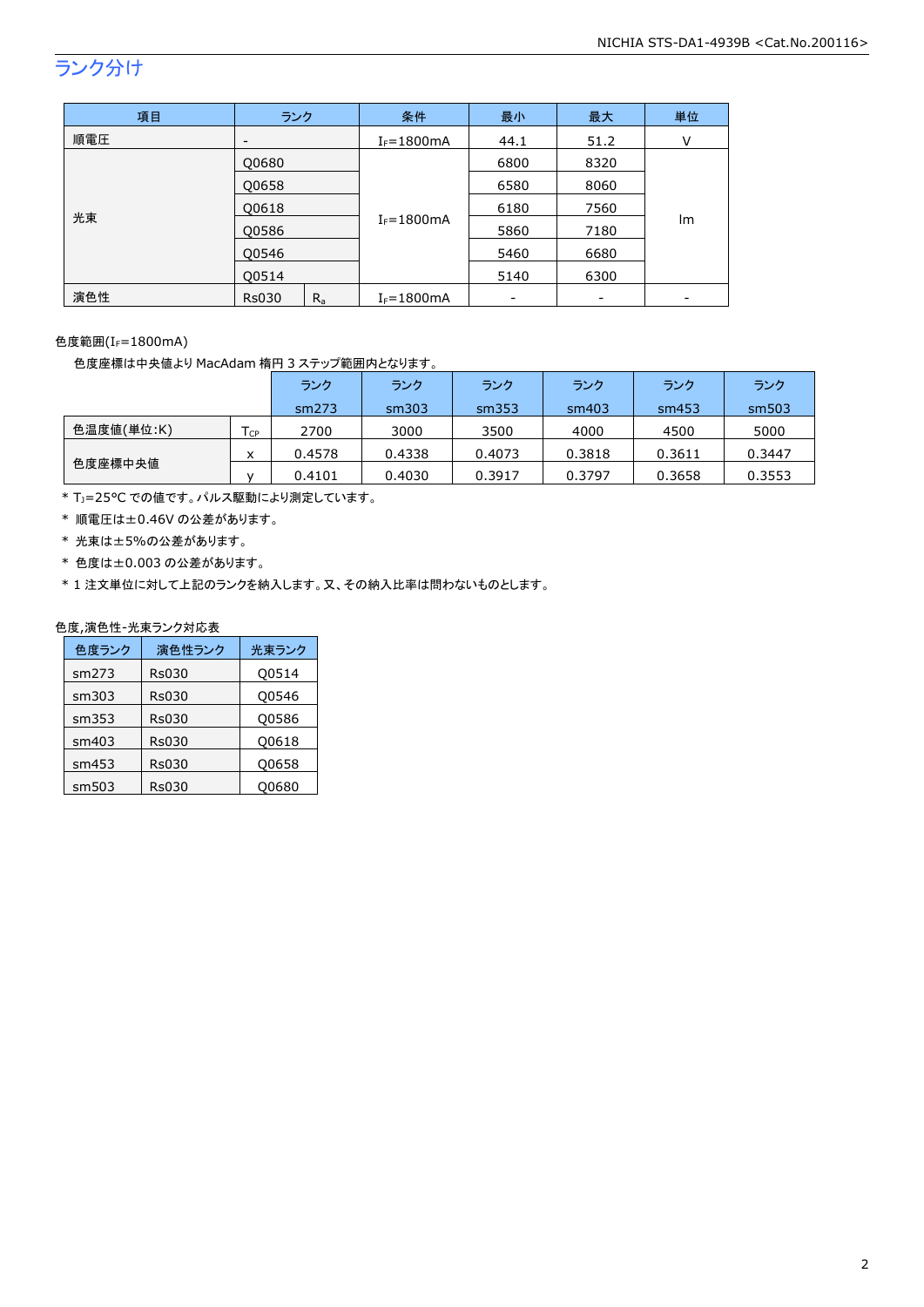色度図

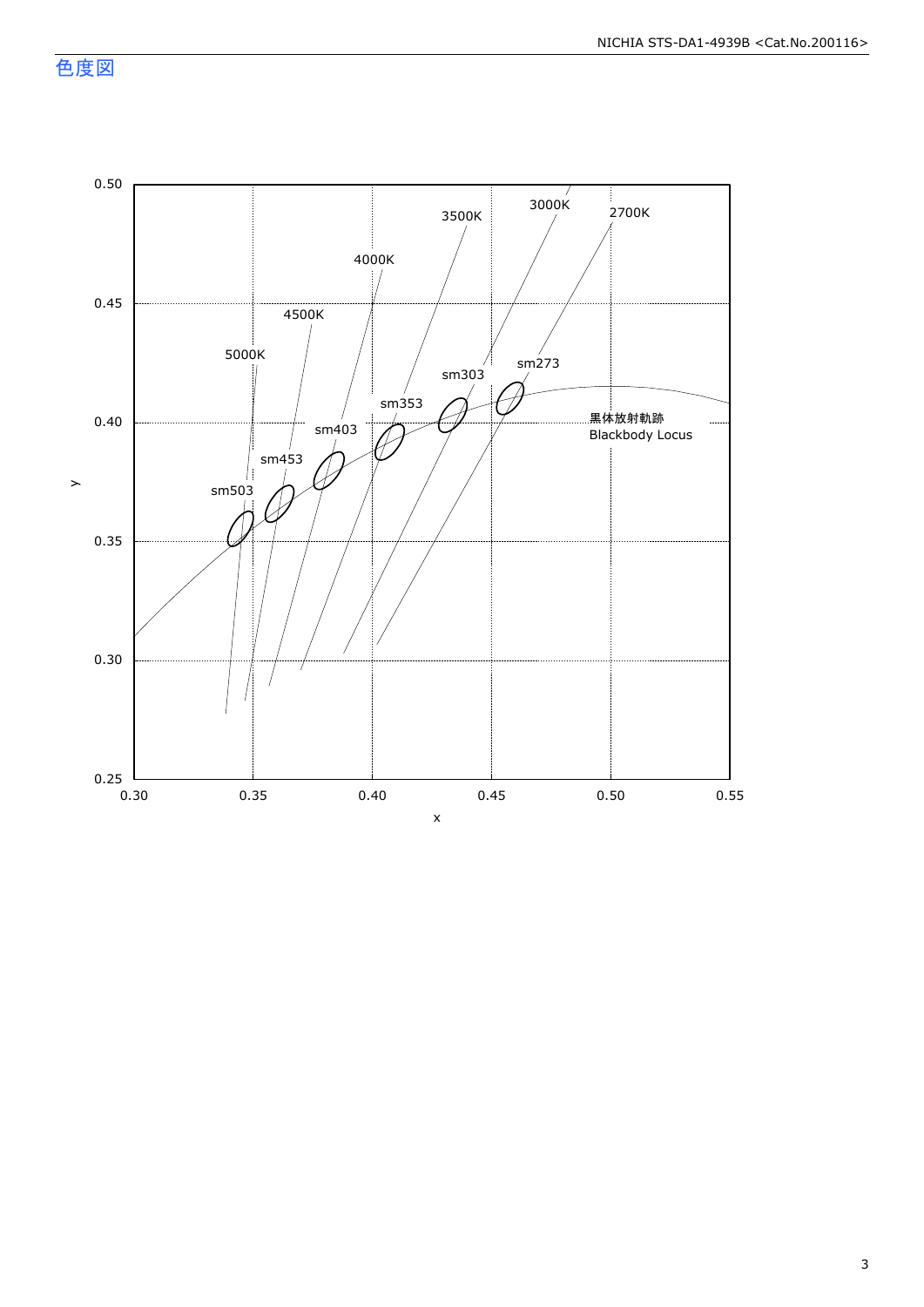### 外形寸法

(単位 Unit: mm) This product complies with RoHS Directive. \* 本製品はRoHS指令に適合しております。 (単位 Unit: mm, 公差 Tolerance: ±0.3) STS-DA7-12174A NVEWJ048Z-V1 The dimension(s) in parentheses are for reference purposes. \* 括弧で囲まれた寸法は参考値です。 No. Part No.







| 項目 Item                                                  | 内容 Description                                                           |  |  |
|----------------------------------------------------------|--------------------------------------------------------------------------|--|--|
| パッケージ材質<br>Package Materials                             | セラミックス<br>Ceramics                                                       |  |  |
| 封止樹脂材質<br><b>Encapsulating Resin</b><br><b>Materials</b> | シリコーン樹脂<br>(拡散剤+蛍光体入り)<br>Silicone Resin<br>(with diffuser and phosphor) |  |  |
| 電極材質<br><b>Electrodes Materials</b>                      | 金メッキ<br>Au-plated                                                        |  |  |
| 質量<br>Weight                                             | 1.8q(TYP)                                                                |  |  |

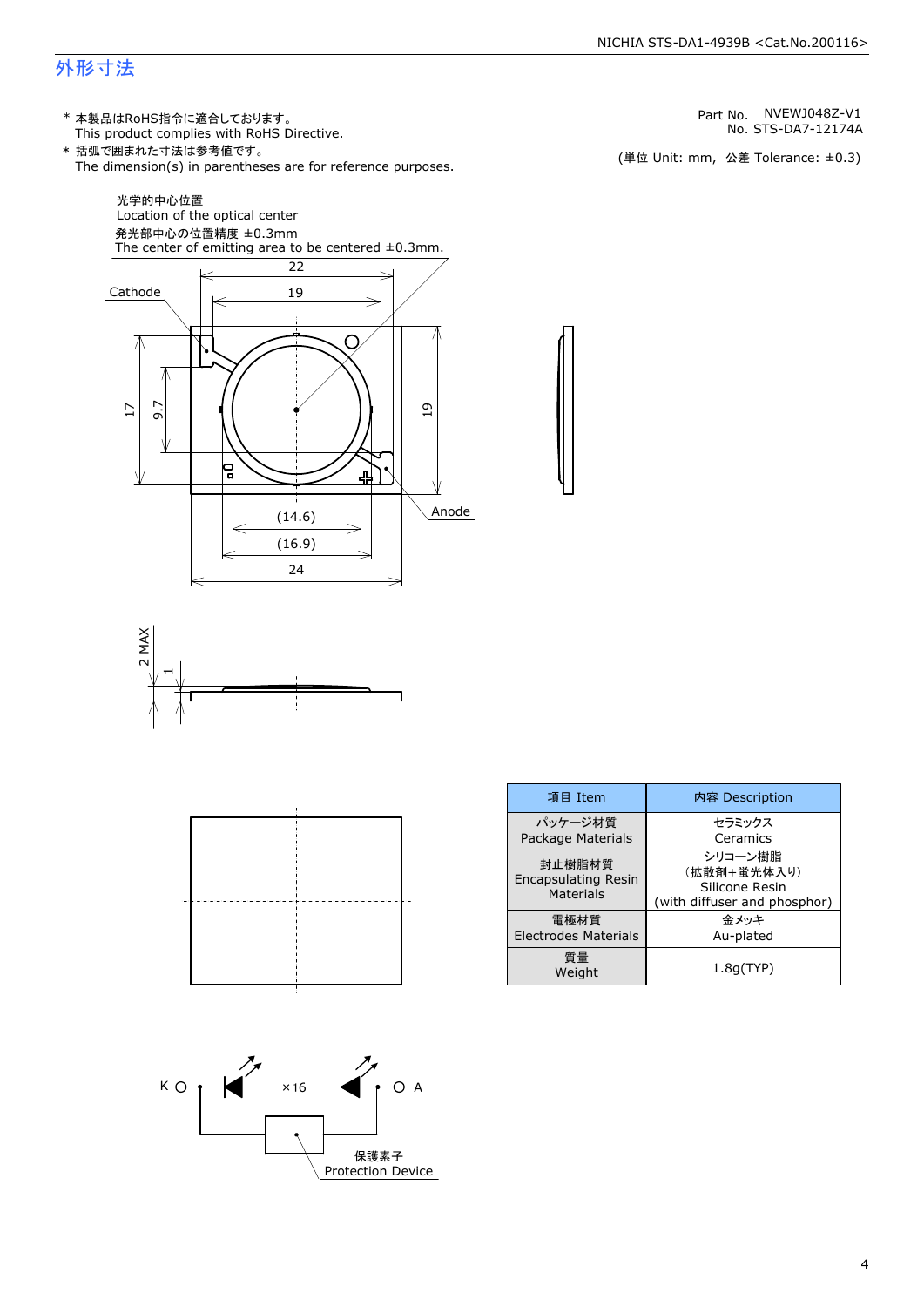### はんだ付け

### ● 手はんだ推奨条件

| →"烏庫」 | 380°C 以下 |
|-------|----------|
| .間    | 5 秒以内    |

\* 手はんだは 1 回までとして下さい。

- \* 本製品は、封止材料及び封止樹脂枠材料にシリコーン樹脂を用いているため、上面の封止部が柔らかく、力が加わると傷、欠け、剥がれ、製品の変形、 断線や信頼性に影響を及ぼす恐れがあります。封止部及び封止樹脂枠に圧力を加えないで下さい。
- \* 基本的にはんだの取り付け後の修正は行わないで下さい。やむをえず修正する場合は、事前に修正による特性の劣化のなきことを確認の上行って下さ い。
- \* はんだ付け時、加熱された状態で LED にストレスを加えないで下さい。
- \* 実装機を使用する場合は、本製品にあった吸着ノズルを選定下さい。発光面サイズより小径のノズルを使用しますと発光面を傷つけると共に LED が不灯 に至る可能性があります。
- \* フラックスを使用する場合はノンハロゲンタイプを推奨します。また LED に直接フラックスがかかるような工程設計は行わないで下さい。
- \* 端子電極にリード線をはんだ付けする際及びはんだ付け後は、リード線にテンションを加えないようにしてください。端子電極の破壊もしくは端子電極の密 着強度が低下する恐れがあります。
- \* 端子電極にリード線のはんだ付けを行う場合は、使用はんだやリード被覆線の種類によってその含有成分により、端子電極の密着強度が低下する場合 がありますので、事前に実際に使用する部材にてご確認をお願いします。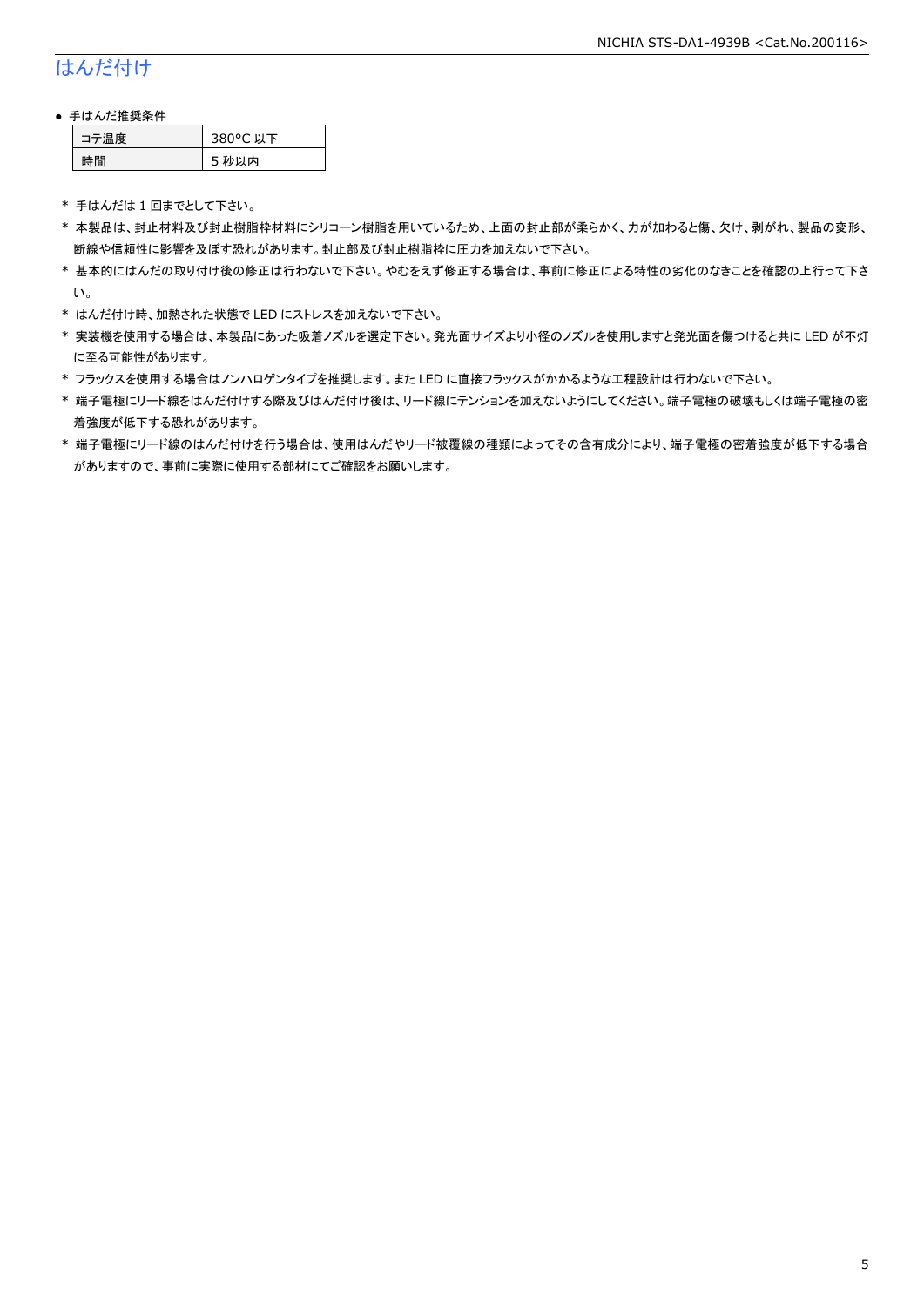### 梱包用トレイ

\* 数量は1トレイにつき 42個入りです。<br>Tray Size: 42pcs

\* 数量は1トレイにつき 42個入りです。<br>Tray Size: 42pcs<br>\* 寸法は参考です。<br>All dimensions shown are for reference only and are not guaranteed. \* づ法は参考です。

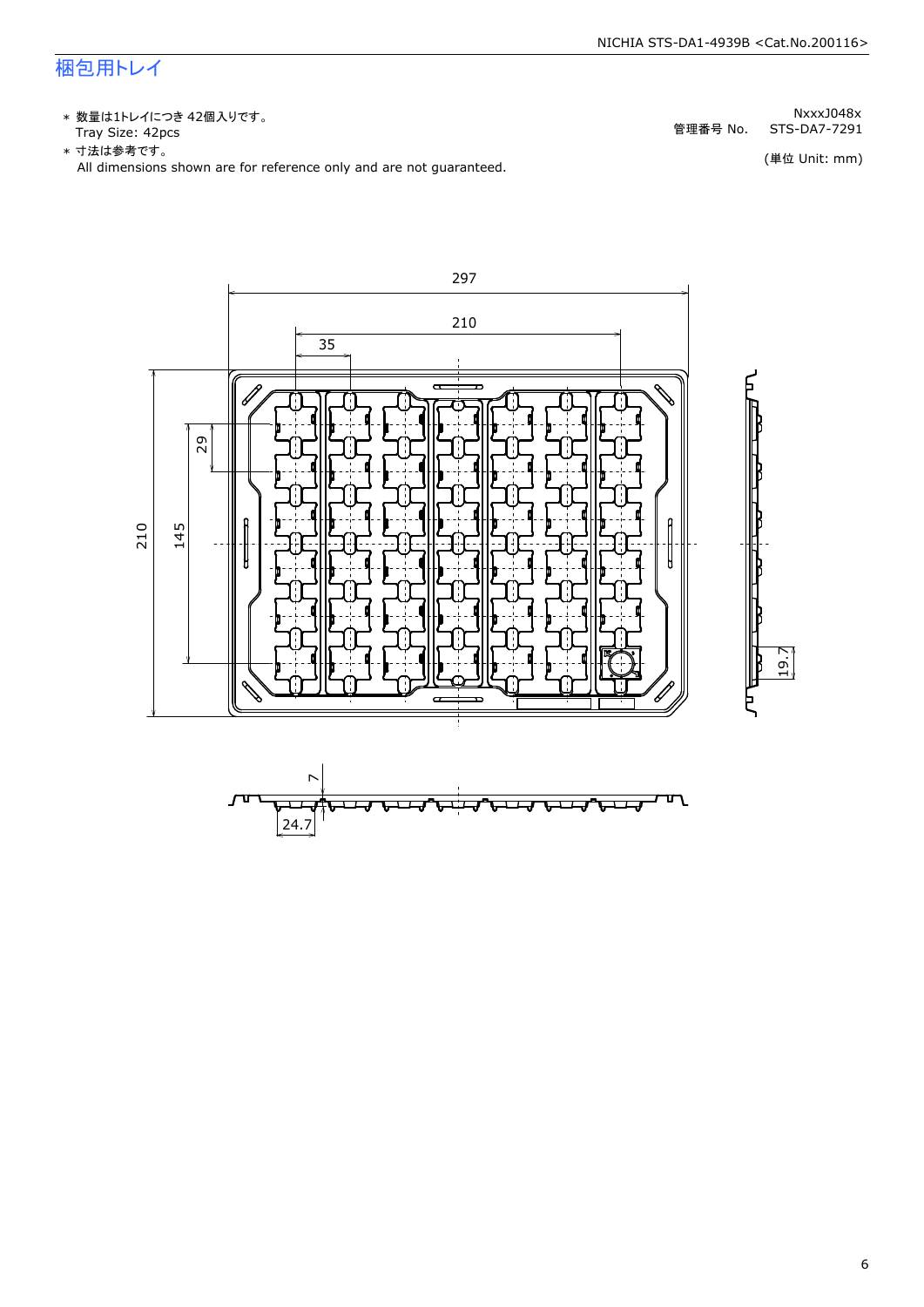Part No. Nxxxxxxx<br>No. STS-DA7-5106D

### 梱包仕様

Trays are shipped with desiccants in heat-sealed moisture-proof bags. シリカゲルとともにトレイをアルミ防湿袋に入れ、熱シールにより封をします。



Label ラベル  $\mathscr{U}$ NICHIA  $\begin{array}{lll} \text{cN}_{\text{us}} & \text{XXXX} & \text{LED} \\ \text{part no.:} & \text{Nxxxxxxx} \\ \text{LOT:} & \text{YMxxxx-RRR} \\ \text{QTY.:} & & \text{PCS} \\ \hline \text{ROHS} & & \text{ROHS} \end{array}$ NICHIA CORPORATION <sup>491</sup> OKA, KAMINAKA, ANAN, TOKUSHIMA, JAPAN LOT: QTY.: YMxxxx-RRR PCS PART NO.:

Moisture-proof bags are packed in cardboard boxes with corrugated partitions. アルミ防湿袋を並べて入れ、ダンボールで仕切ります。





- \* \*\*\*\*\*\*\* is the customer part number.<br>If not provided, it will not be indicated on the label.<br>客先型名が設定されていない場合は空白です。
- For details, see "LOT NUMBERING CODE"<br>in this document.<br>ロット表記方法についてはロット番号の項を<br>参照して下さい。
- \* Products shipped on trays are packed in a moisture-proof bag.<br>They are shipped in cardboard boxes to protect them from external forces during transportation.<br>本製品はトレイに入れたのち、輸送の衝撃から保護するためダンボールで梱包します。<br>\* Do not drop or exp 本製品はトレイに入れたのち、輸送の衝撃から保護するためダンボールで梱包します。
- Do not drop or expose the box to external forces as it may damage the products. \*
- 取り扱いに際して、落下させたり、強い衝撃を与えたりしますと、製品を損傷させる原因になりますので注意して下さい。 Do not expose to water. The box is not water-resistant. \*
- ダンボールには防水加工がされておりませんので、梱包箱が水に濡れないよう注意して下さい。 \*
- 輸送、運搬に際して弊社よりの梱包状態あるいは同等の梱包を行って下さい。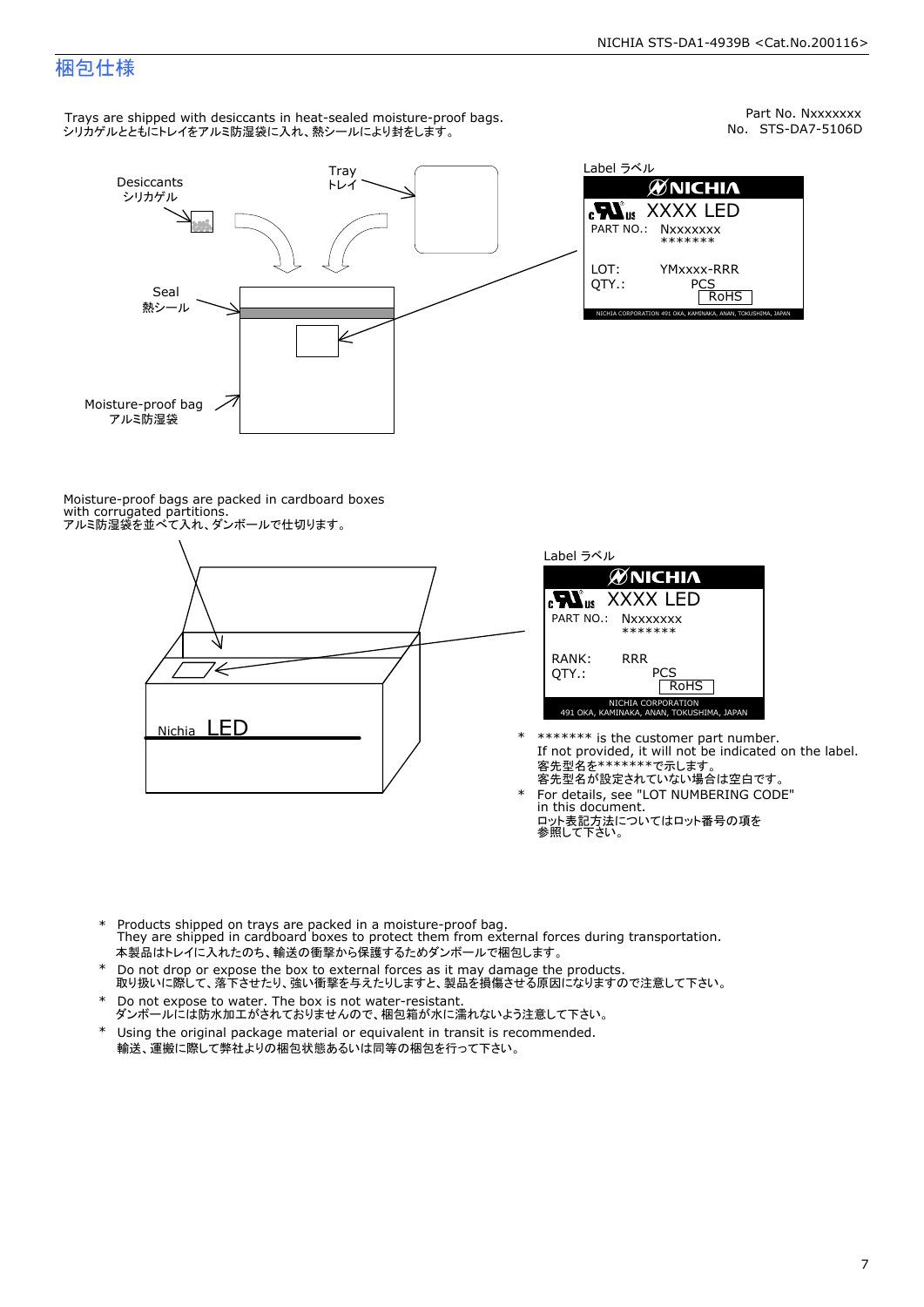### ロット番号

ロット番号は以下のように英数字で表記します。

- YMxxxx RRR
- Y 製造年

| 年    |   |  |  |  |
|------|---|--|--|--|
| 2019 |   |  |  |  |
| 2020 | Κ |  |  |  |
| 2021 |   |  |  |  |
| 2022 | м |  |  |  |
| 2023 | Ν |  |  |  |
| 2024 |   |  |  |  |

#### M - 製造月

| 月 | м | 月  | М |
|---|---|----|---|
|   |   |    |   |
|   |   | 8  | 8 |
|   |   | 9  | q |
|   |   | 10 | A |
|   |   |    | F |
| 6 | F | 12 |   |

xxxx-当社管理番号

RRR-色度ランク、光束ランク、演色性ランク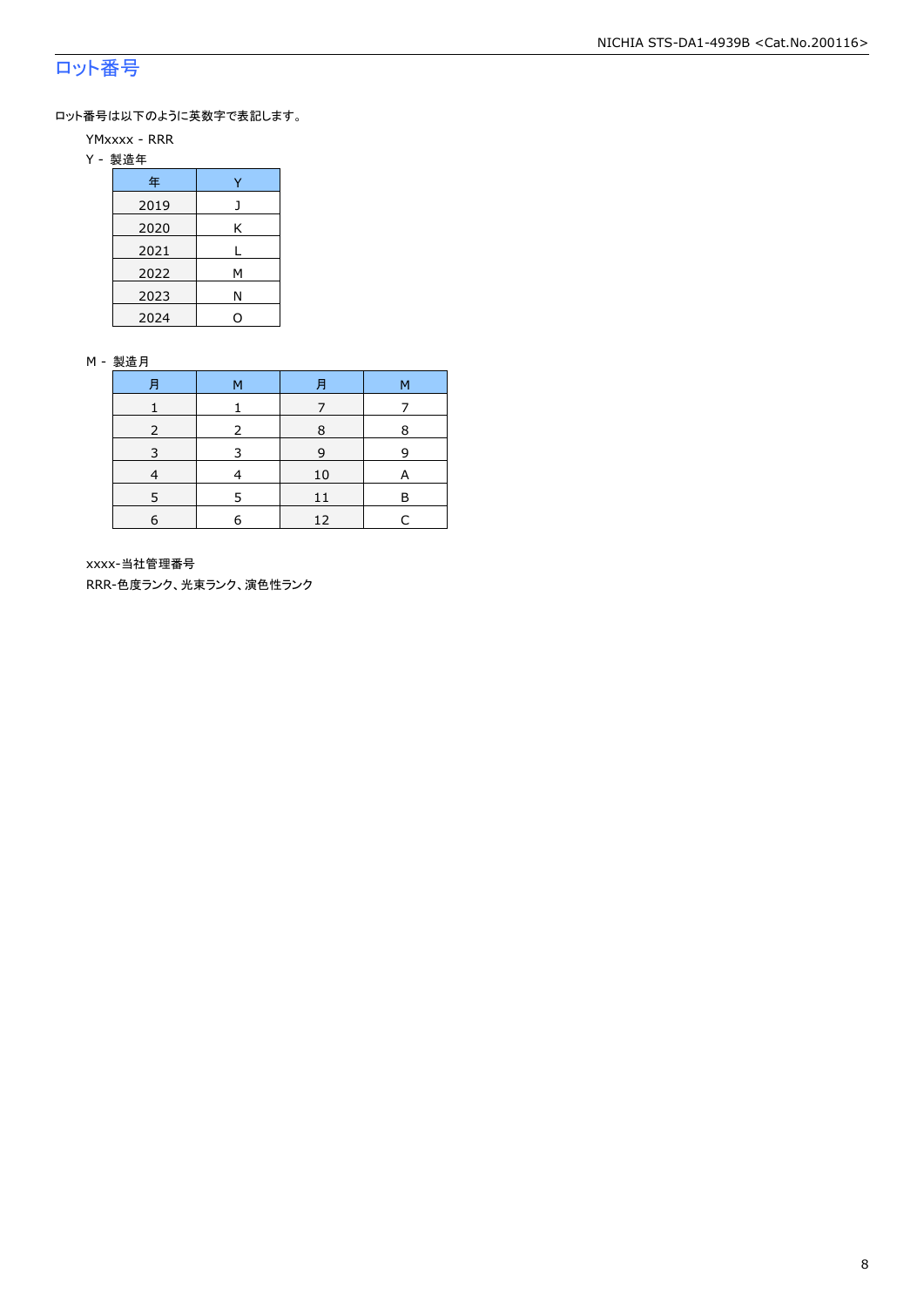### ディレーティング特性

NVEWJ048Z-V1 管理番号 No. STS-DA7-12187



9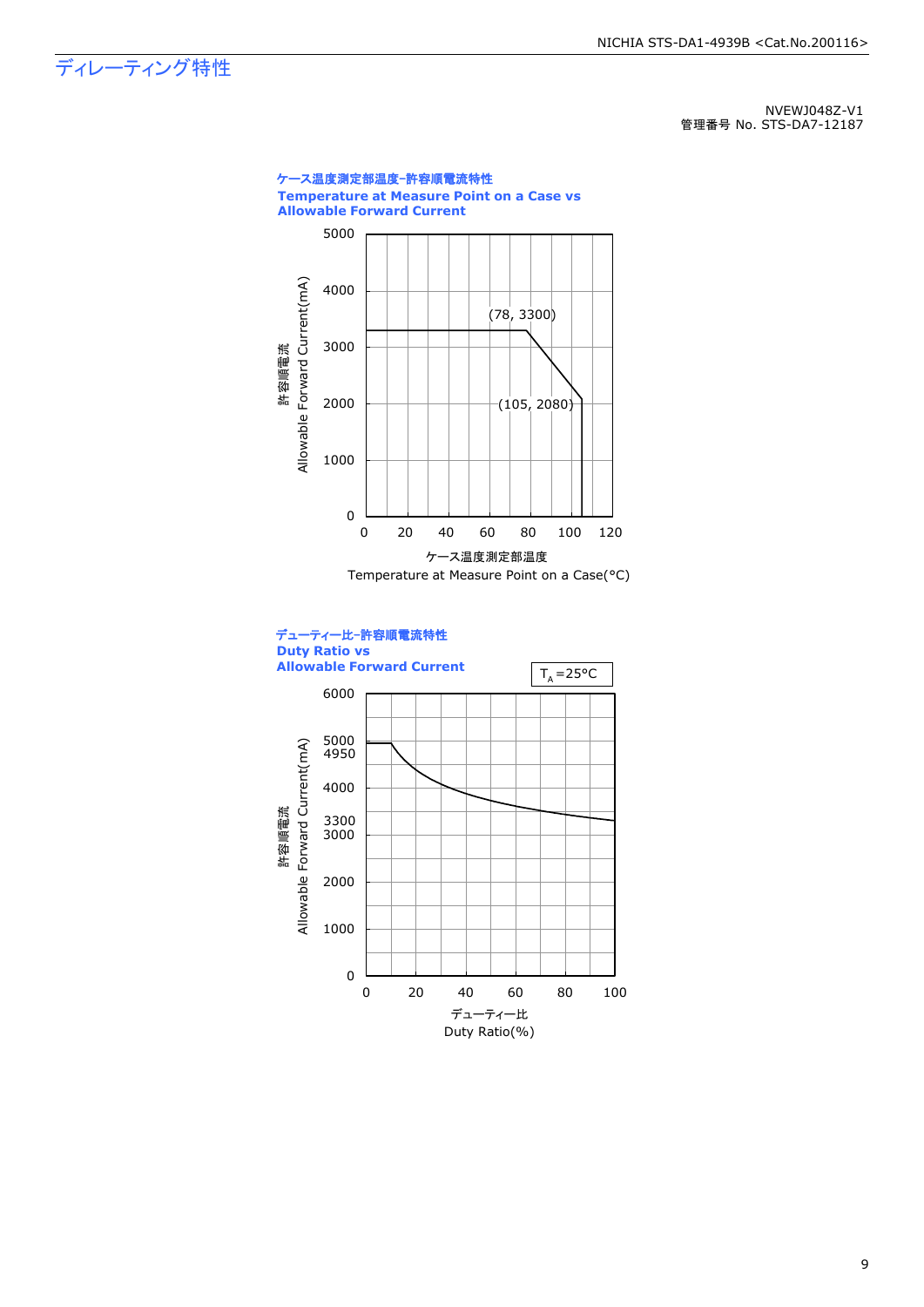#### NICHIA STS-DA1-4939B <Cat.No.200116>

### 光学特性

### \* 本特性は参考です。

All characteristics shown are for reference only and are not guaranteed.

NVEWJ048Z-V1 管理番号 No. STS-DA7-12369

 $\;\ast\;$  パルス駆動により測定しています。<br>The following graphs show the characteristics measured in pulse mode.



指向特性 **Directivity** 



\* 本特性はRs030仕様に対応しています。

The graphs above show the characteristics for Rs030 LEDs of this product.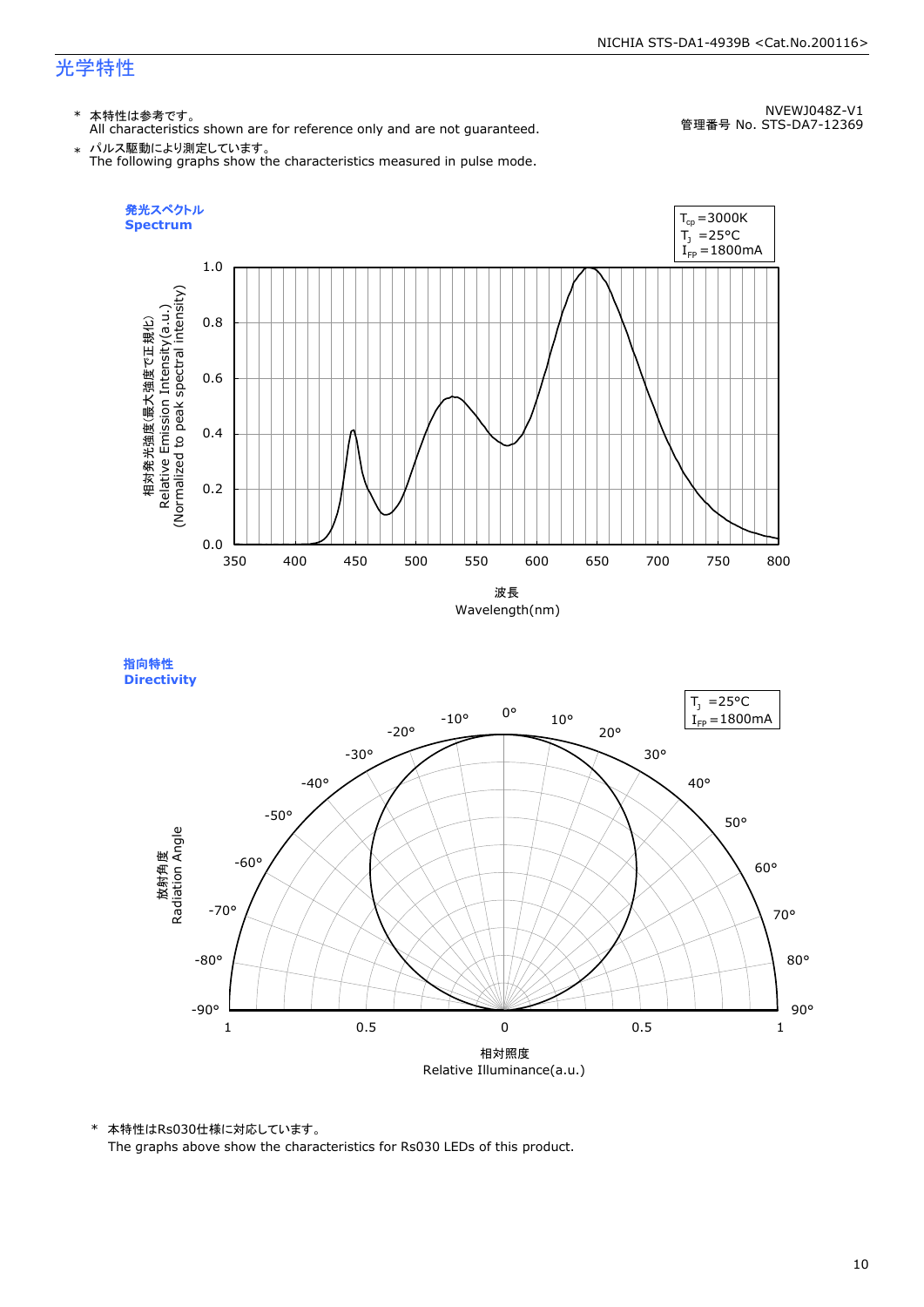#### NICHIA STS-DA1-4939B <Cat.No.200116>

### 光学特性

### \* 本特性は参考です。

All characteristics shown are for reference only and are not guaranteed.

NVEWJ048Z-V1 管理番号 No. STS-DA7-12370

 $\;\ast\;$  パルス駆動により測定しています。<br>The following graphs show the characteristics measured in pulse mode.



指向特性 **Directivity** 



\* 本特性はRs030仕様に対応しています。

The graphs above show the characteristics for Rs030 LEDs of this product.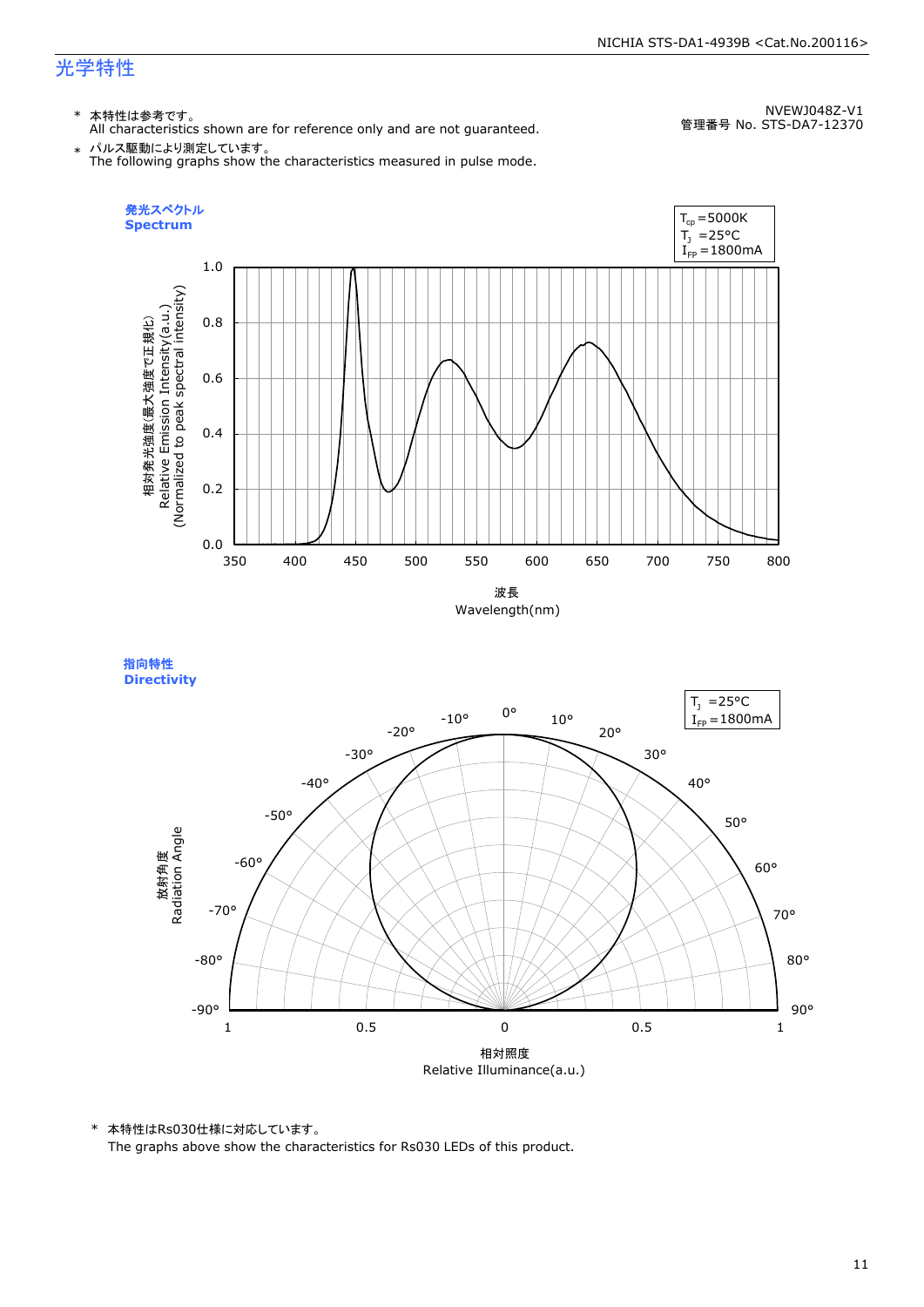\* 本特性は参考です。

All characteristics shown are for reference only and are not guaranteed. \* パルス駆動により測定しています。

NVEWJ048Z-V1 管理番号 No. STS-DA7-12371

NICHIA STS-DA1-4939B <Cat.No.200116>

The following graphs show the characteristics measured in pulse mode.



\* 本特性は色度ランクsm27x、sm30x、sm35x、sm40x、sm45x(ランク座標範囲内の特別ランクを含む)、Rs030仕様に対応しています。 The graphs above show the characteristics for sm27x, sm30x, sm35x, sm40x, sm45x, Rs030 LEDs, including sub-bins, of this product.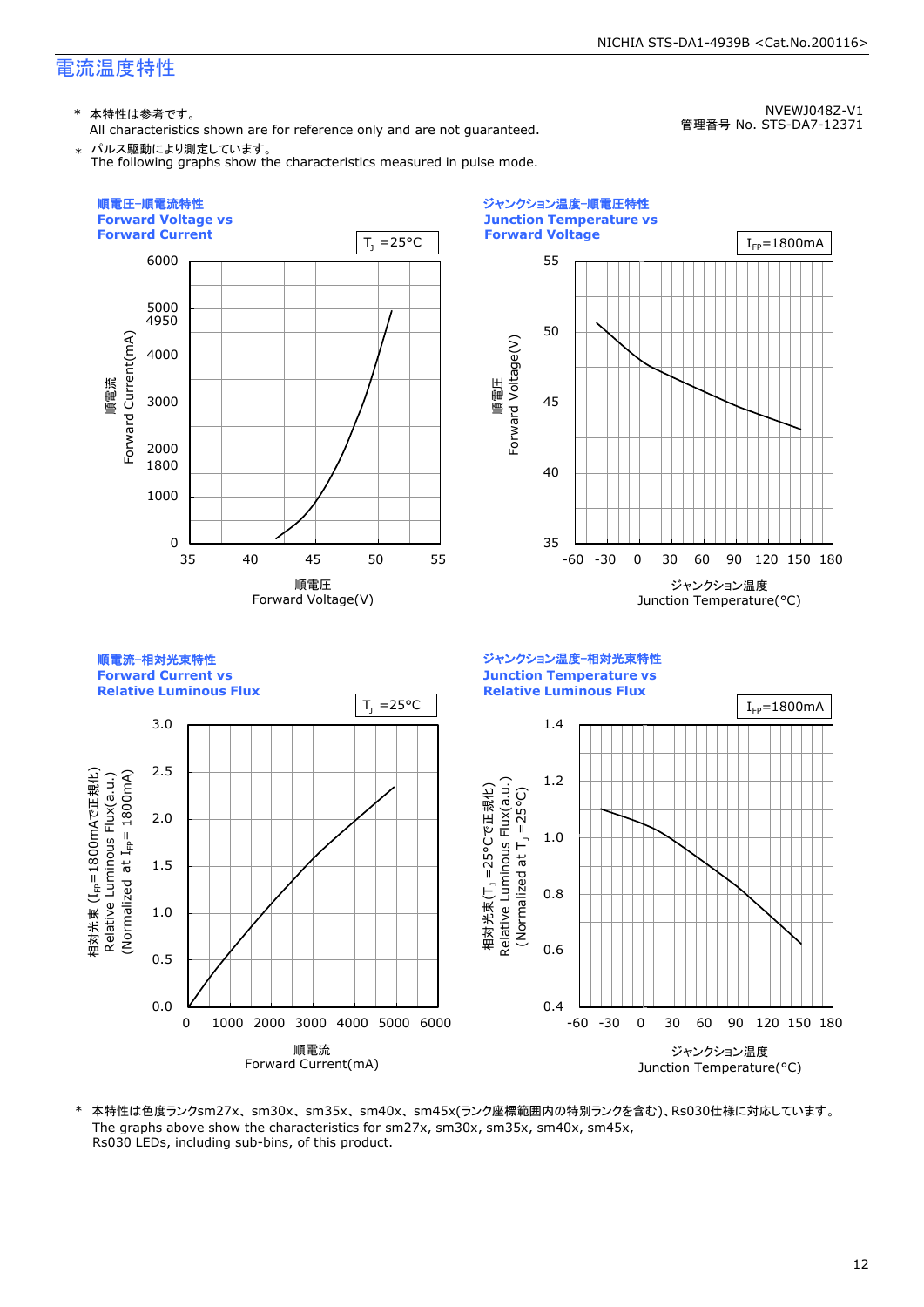\* 本特性は参考です。

All characteristics shown are for reference only and are not guaranteed.

NVEWJ048Z-V1 管理番号 No. STS-DA7-12372

NICHIA STS-DA1-4939B <Cat.No.200116>

\* パルス駆動により測定しています。 The following graphs show the characteristics measured in pulse mode.





ジャンクション温度-相対光束特性 **Junction Temperature vs Relative Luminous Flux Relative Luminous Flux**  $T_1 = 25^{\circ}C$  |  $I_{\text{FP}} = 1800 \text{ mA}$ 3.0 1.4 2.5 1800mAでH<sub>3</sub> (Normalized  $1_{\text{fp}}$  = 1800mA) 1.2 Relative Luminous Flux(a.u.) Relative Luminous Flux(a.u.) Relative Luminous Flux(a.u.) 相対光束(T<sub>」</sub>=25°Cで正規化) 相対光束(T<sub>.)</sub> =25°Cで正規化) (Normalized at  $T_1 = 25^{\circ}$ C) (Normalized at  $T_1$  =25°C) 2.0 1.0 (I<sub>FP</sub>=1800m<br>| Luminous |<br>|zed at I<sub>FP</sub>= 1.5 0.8 1.0 相対光束<br>Dalativ 0.6 0.5 0.0 0.4 0 1000 2000 3000 4000 5000 6000 -60 -30 0 30 60 90 120 150 180 順電流 ジャンクション温度 Forward Current(mA) Junction Temperature(°C)

\* 本特性は色度ランクsm50x(ランク座標範囲内の特別ランクを含む)、Rs030仕様に対応しています。 The graphs above show the characteristics for sm50x, Rs030 LEDs, including sub-bins, of this product.

#### 13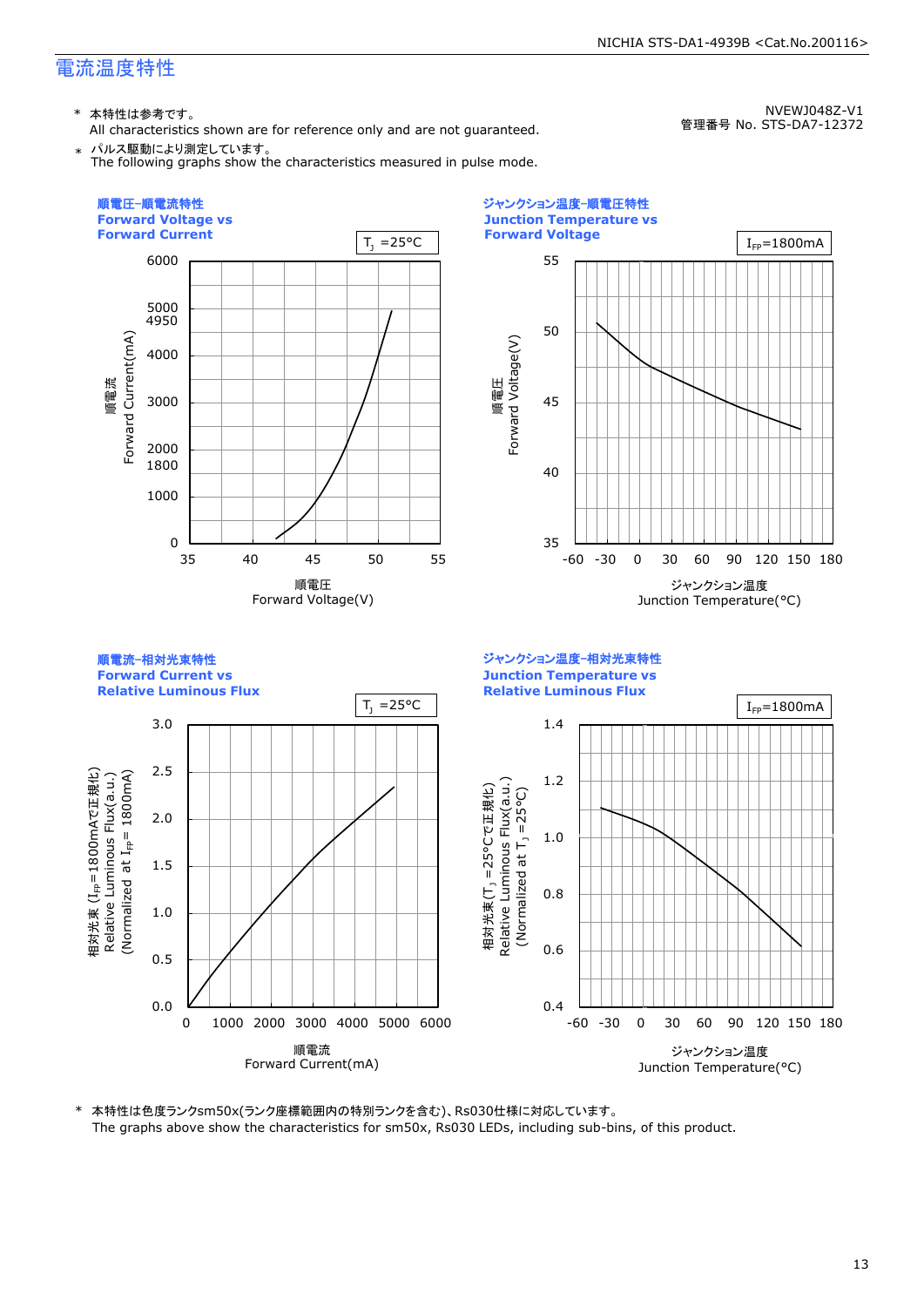\* All characteristics shown are for reference only and are not guaranteed. 本特性は参考です。

\* Ine following graphs show th<br>、パルス駆動により測定しています。 The following graphs show the characteristics measured in pulse mode.

NVEWJ048Z-V1 No. STS-DA7-12373A





\* The graphs above show the characteristics for Rs030 LEDs of this product. 本特性は演色性ランクRs030に対応しています。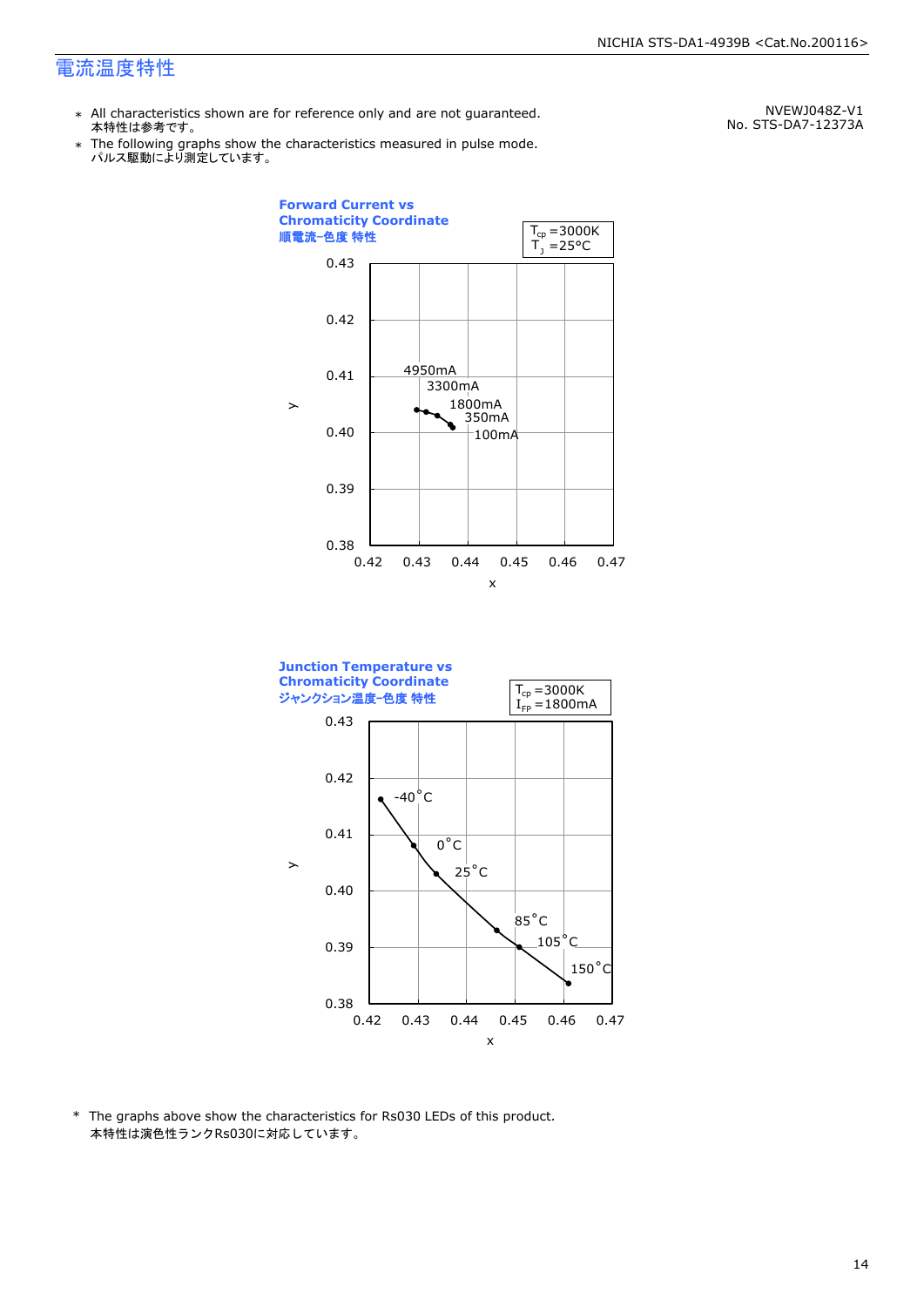- \* All characteristics shown are for reference only and are not guaranteed. 本特性は参考です。
- \* Ine following graphs show th<br>、パルス駆動により測定しています。 The following graphs show the characteristics measured in pulse mode.

NVEWJ048Z-V1 No. STS-DA7-12374A





\* The graphs above show the characteristics for Rs030 LEDs of this product. 本特性は演色性ランクRs030に対応しています。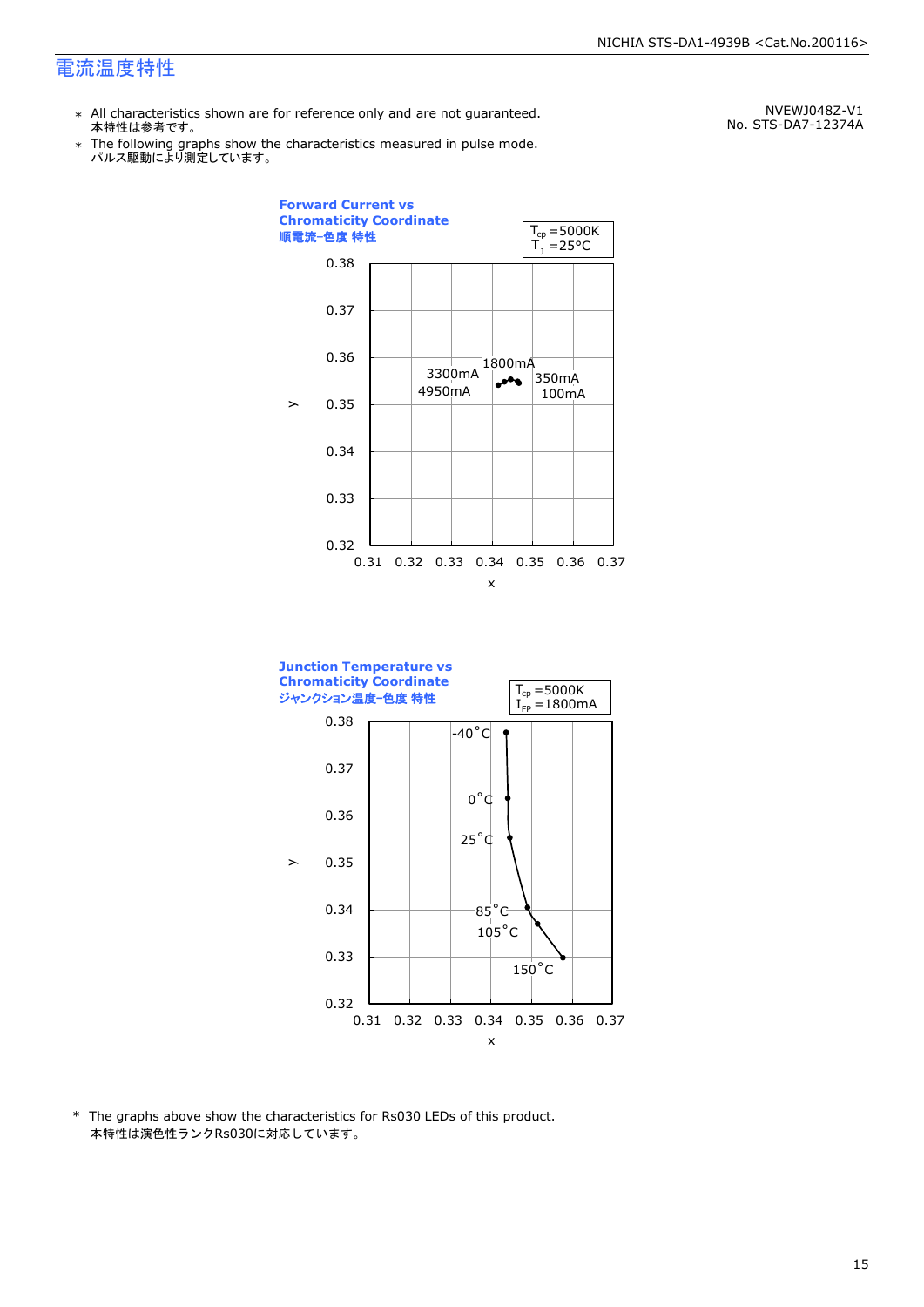### 信頼性

### (1) 試験項目と試験結果

| 試験項目    | 参照規格                            | 試験条件                                  | 試験時間     | 故障判定<br>基準 No. | 故障数/試験数 |
|---------|---------------------------------|---------------------------------------|----------|----------------|---------|
| 熱衝撃(気相) |                                 | -40°C(15 分)~100°C(15 分)               | 100 サイクル | #1             | 0/10    |
| 高温保存    | <b>JEITA ED-4701</b><br>200 201 | $T_A = 100^{\circ}C$                  | 1000 時間  | #1             | 0/10    |
| 高温高湿保存  | <b>JEITA ED-4701</b><br>100 103 | $T_A = 60^{\circ}$ C, RH = 90%        | 1000 時間  | #1             | 0/10    |
| 低温保存    | JEITA ED-4701<br>200 202        | $T_{\text{A}} = -40^{\circ}C$         | 1000 時間  | #1             | 0/10    |
| 高温連続動作  |                                 | $T_c = 78$ °C, I <sub>F</sub> =3300mA | 1000 時間  | #1             | 0/10    |
| 静電破壊    | ANSI/ESDA/<br>JEDEC JS-001      | HBM, 8kV, 1.5kΩ, 100pF, 順逆 1回         |          | #1             | 0/10    |

注記:

測定は LED が常温に戻ってから行います。

### (2) 故障判定基準

| 基準 No. | 項目              | 条件                     | 判定基準     |
|--------|-----------------|------------------------|----------|
|        | 順電圧(VF)         | I <sub>F</sub> =1800mA | ·初期値×1.1 |
| #1     | 光束 $(\Phi_{v})$ | $I_F = 1800mA$         | :初期値×0.7 |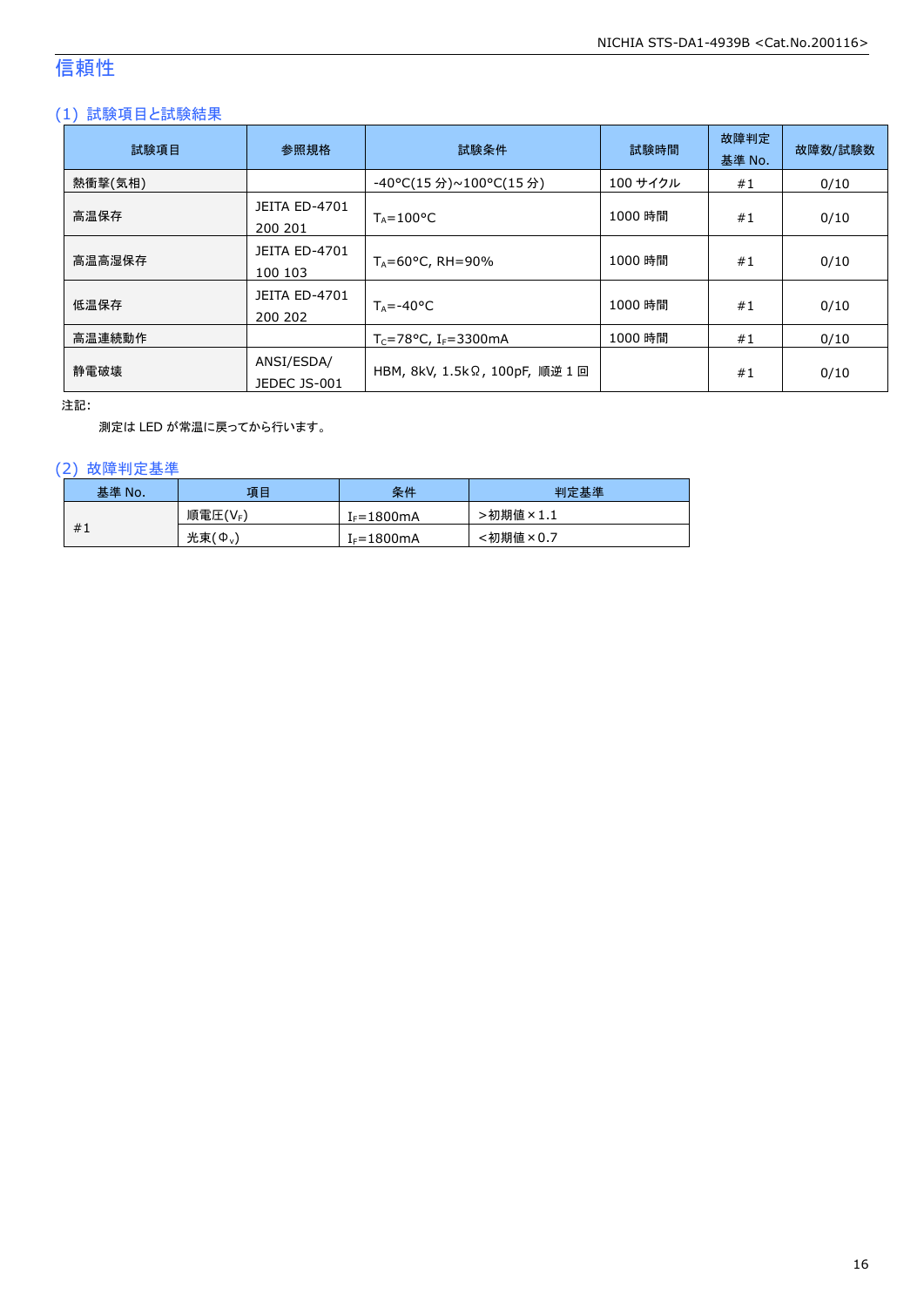### 注意事項

#### (1) 保管

| 条件 |           | 温度         | 湿度       | 期間        |
|----|-----------|------------|----------|-----------|
|    | アルミ防湿袋開封前 | 30°C<br>以下 | 90%RH 以下 | 納入日より1年以内 |
| 保管 | アルミ防湿袋開封後 | 30°C 以下    | 70%RH 以下 | 168 時間以内  |

- アルミ防湿袋を開封後は上記の条件を越えないようにはんだ付けを完了下さい。万一未使用の LED が残った場合は、シリカゲル入り密閉容器等で保管 下さい。なお当社防湿袋に戻し、再封印することを推奨します。
- 電極部分は、金メッキが施されております。腐食性ガス等を含む雰囲気にさらされますと、メッキ表面が変質し、問題が生じる事があります。保管時は密閉 容器等で保管して下さい。なお当社防湿袋に戻し、再封印することを推奨します。
- 実機に使用する部材(パッキン、接着剤など)については、メッキ表面への影響を考慮して、硫黄成分を含有しているものの使用を避けて下さい。メッキの 表面異常は、導通・接続不良に繋がる可能性があります。また、パッキンを使用する場合は、シリコーンゴム材質のものを推奨します。その際、低分子量 のシロキサンによる機器の接点不良に注意して下さい。
- 急激な温度変化のある場所では、結露が起こりますので温度変化の少ない場所に保管して下さい。
- 埃の多い環境での保管は避けて下さい。
- 直射日光や室温を超えるような環境に長期間さらさないで下さい。

### (2) 使用方法

● LED 毎に絶対最大定格を超えないように回路設計を行って下さい。LED 毎に定電流駆動することを推奨致します。また定電圧駆動する場合は、(A)の回 路は LED の順電圧の影響により LED に流れる電流がばらつく可能性がありますので、(B)の回路を推奨します。



- 本製品は、順方向電流駆動でご使用下さい。また、非点灯時には順逆とも電圧がかからないように配慮下さい。特に逆電圧が連続的に加わる状態は、マ イグレーションを発生させる可能性があり、素子にダメージを与える場合がありますので避けて下さい。長時間使用しない場合は、安全のために必ず主電 源スイッチを切って下さい。
- 電流により色度が変化するため、調光する場合はパルス駆動によるデューティ制御を推奨します。
- 本製品は LED の諸特性が安定する定格電流の 10%以上でご使用されることを推奨します。
- 雷サージなどの過電圧が LED に加わらないようにして下さい。
- 屋外で使用される場合は、十分な防水対策、湿度対策、塩害対策を施してご使用下さい。

#### (3) 取り扱い上の注意

- 素手で本製品を取り扱わないで下さい。表面が汚れ、光学特性に影響を及ぼすことがあります。また場合によっては、製品の変形や断線が起こり、不灯 の原因になることがあります。
- ピンセットで本製品を取り扱う場合は、製品へ過度な圧力を掛けないようにして下さい。樹脂部の傷、欠け、剥がれ、製品の変形や断線が起こり、不灯の 原因となります。
- 本製品を落下させてしまった場合には、製品の変形などが発生することがありますのでご注意下さい。
- 本製品は積み重ねしないで下さい。製品を重ねると樹脂部に衝撃を与え、樹脂部の傷、欠け、剥がれ、変形・断線、LED 剥がれが発生し、不灯の原因に なります。

#### (4) 設計上の注意

- LED 周辺で使用する部材(筐体、パッキン、接着剤、2 次レンズ、レンズカバーなど)から放出された揮発性有機化合物は、LED のレンズや封止樹脂を透 過する可能性があります。特に密閉状態では、これらの揮発性有機化合物が熱や光子エネルギーにさらされると変色が起こり LED の光出力が大幅に低 下したり、色ずれが発生する可能性があります。また、空気の循環をよくすることで、光出力の低下や色ズレが改善されることがあります。密閉状態でご使 用される場合は、実機点灯試験による光学評価で異常なきことの確認をお願いします。
- 本製品は、カが加わるとセラミックス基板の割れが発生する恐れがあります。本製品を筐体に固定する場合、専用ホルダを用いることを推奨します。
- 製品と筐体間の接続には放熱グリスを用いることを推奨します。製品・筐体のみの固定では、放熱性が低下することがあります。また放熱シートを用いた 場合、熱抵抗値は顕著に大きくなる可能性があります。

#### **COB** の取り扱い、密着、放熱などの一連のアプリケーションノートは弊社ホームページ「**LED** テクニカルデータ」をご確認ください。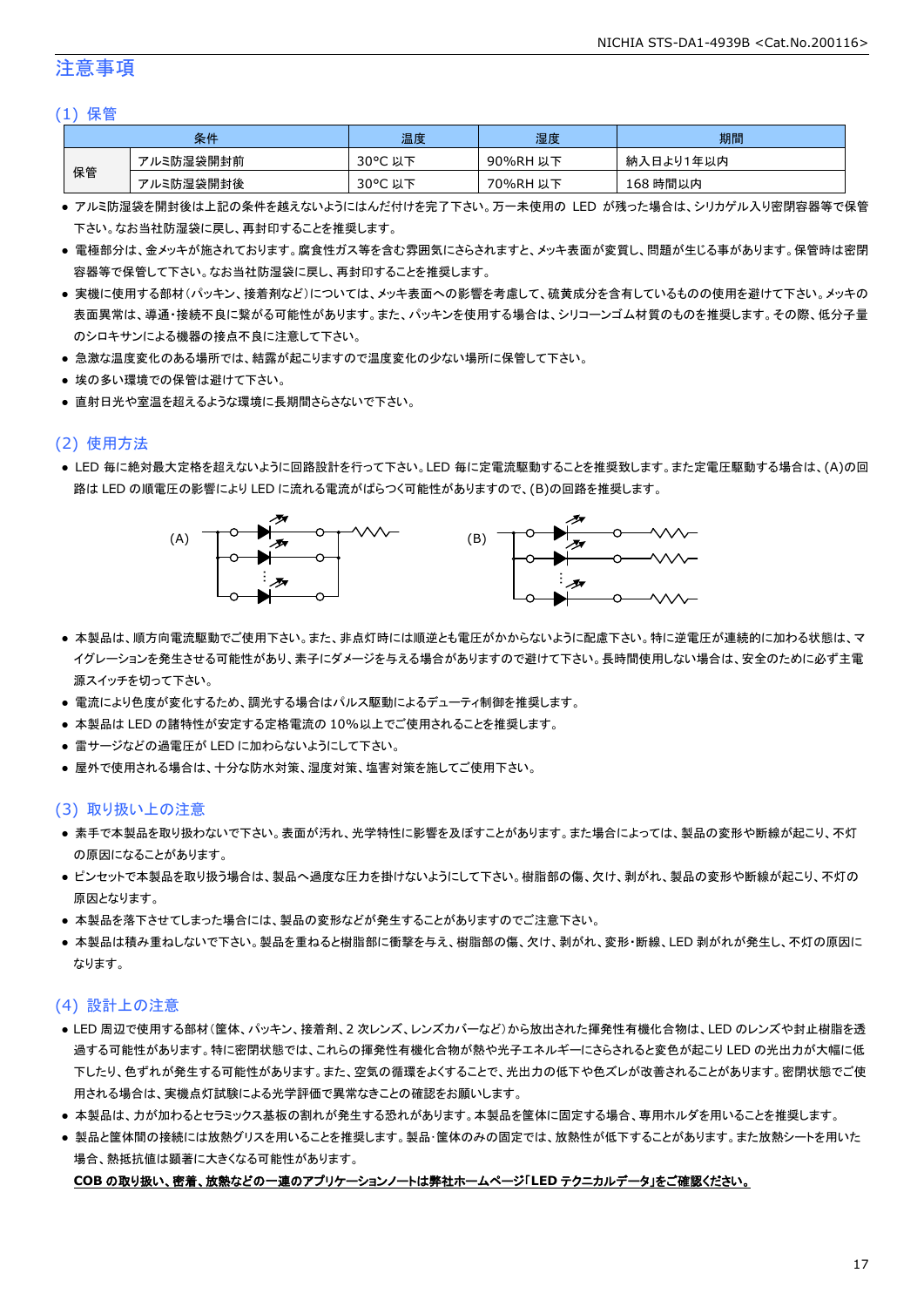#### (5) 静電気に対する取り扱い

● 本製品は静電気やサージ電圧に敏感で、素子の損傷や信頼性低下を起こすことがあります。取り扱いに際しては、以下の例を参考に静電気対策を十分 行って下さい。

 リストストラップ、導電性衣類、導電靴、導電性床材等による電荷の除去 作業区域内の装置、治具等の接地による電荷の除去 導電性材料による作業台、保管棚等の設置

- 使用機器(はんだコテなど)、治具、装置類や作業区域内は適切に接地をして下さい。また、実装される機器等についてもサージ対策の実施を推奨しま す。
- 治具、装置類にガラスやプラスチックなどの絶縁体を使用される場合は以下の例を参考に対策を十分行って下さい。

 導電性材料による導電化 加湿による帯電防止 除電器(イオナイザ)による電荷の中和

#### (6) 熱の発生

● 本製品をご使用の際は、効率的に素子の熱を下げる対策を施し、最大ジャンクション温度(T」)を超えることがないよう配慮下さい。熱飽和時のジャンクショ ン温度(T」)を推定する方法として、次の式で算出することが可能です。

 $T_1 = T_C + R_{B1C} \cdot W$ 

\*T<sub>1</sub>=ジャンクション温度: °C

Tc=ケース温度: °C

R<sub>0JC</sub>=ダイスから T<sub>C</sub> 測定ポイントまでの熱抵抗: °C/W

W=投入電力(I<sub>F</sub>×V<sub>F</sub>): W

 $T_c$  Measurement Point



● 密着させる材料や筐体の材料特性および表面状態により Reicが変化することがあります。以下の内容についてもご注意頂けますようお願い致します。 本製品を搭載する筐体もしくはヒートシンクの間は熱抵抗の低い放熱材で密着させて下さい。

本製品を搭載するヒートシンクの面は穴や凹凸がなく、平たんにして密着させて下さい。

ホルダーや放熱材を使用する場合は、放熱が維持できる状態として下さい。

 熱による経年劣化、つまり寸法変化または特性劣化が発生すると、保持状態が変化し放熱悪化による製品破損の原因となりますので、信頼性についても 十分に御確認をお願い致します。

● 表面温度測定器(サーモグラフィ)等による非接触による温度測定も有効ですので、放熱設計の際の御参考として下さい。

#### ● **COB** の取り扱い、密着、放熱などの一連のアプリケーションノートは弊社ホームページ「**LED** テクニカルデータ」をご確認ください。

#### (7) 洗浄

- ぬれた雑巾、ベンジン、シンナーなどで LED を拭かないで下さい。
- 洗浄する場合は、イソプロピルアルコールを使用して下さい。その他の洗浄剤の使用に当たってはパッケージ及び樹脂が侵され不具合発生の原因となる 場合がありますので、問題のないことを十分確認の上での使用をお願い致します。フロン系溶剤については、世界的に使用が規制されています。
- LED に汚れが付着した場合にはイソプロピルアルコールを布に付けて良く絞って汚れを拭き取って下さい。
- 超音波洗浄は、基本的には行わないで下さい。やむをえず行う場合は、発振出力や基板の取り付け方により LED への影響が異なりますので、予め実使 用状態で異常のない事を確認の上実施下さい。

### (8) 目の安全性

- 2006 年に国際電気委員会(IEC)からランプ及びランプシステムの光生物学的安全性に関する規格 IEC 62471 が発行され、LED もこの規格の適用範 囲に含められました。一方、2001 年に発行されたレーザー製品の安全に関する規格 IEC 60825-1 Edition1.2 において、LED が適用範囲に含まれて いましたが、2007 年に改訂された IEC 60825-1 Edition2.0 で LED が適用除外されました。但し、国や地域によっては、依然として IEC 60825-1 Edition1.2 と同等規格を採用し、LED が適用範囲に含められています。これらの国や地域向けには、ご注意下さい。IEC62471 によって分類される LED のリスクグループは、放射束や発光スペクトル、指向性などによって異なり、特に青色成分を含む高出力ではリスクグループ 2 に相当する場合もあり ます。LED の出力を上げたり、LED からの光を光学機器にて集光したりするなどした状態で、直視しますと眼を痛めることがありますので、ご注意下さい。
- 点滅光を見つづけると光刺激により不快感を覚えることがありますのでご注意下さい。又、機器に組み込んでご使用される場合は、光刺激などによる第三 者への影響をご配慮下さい。